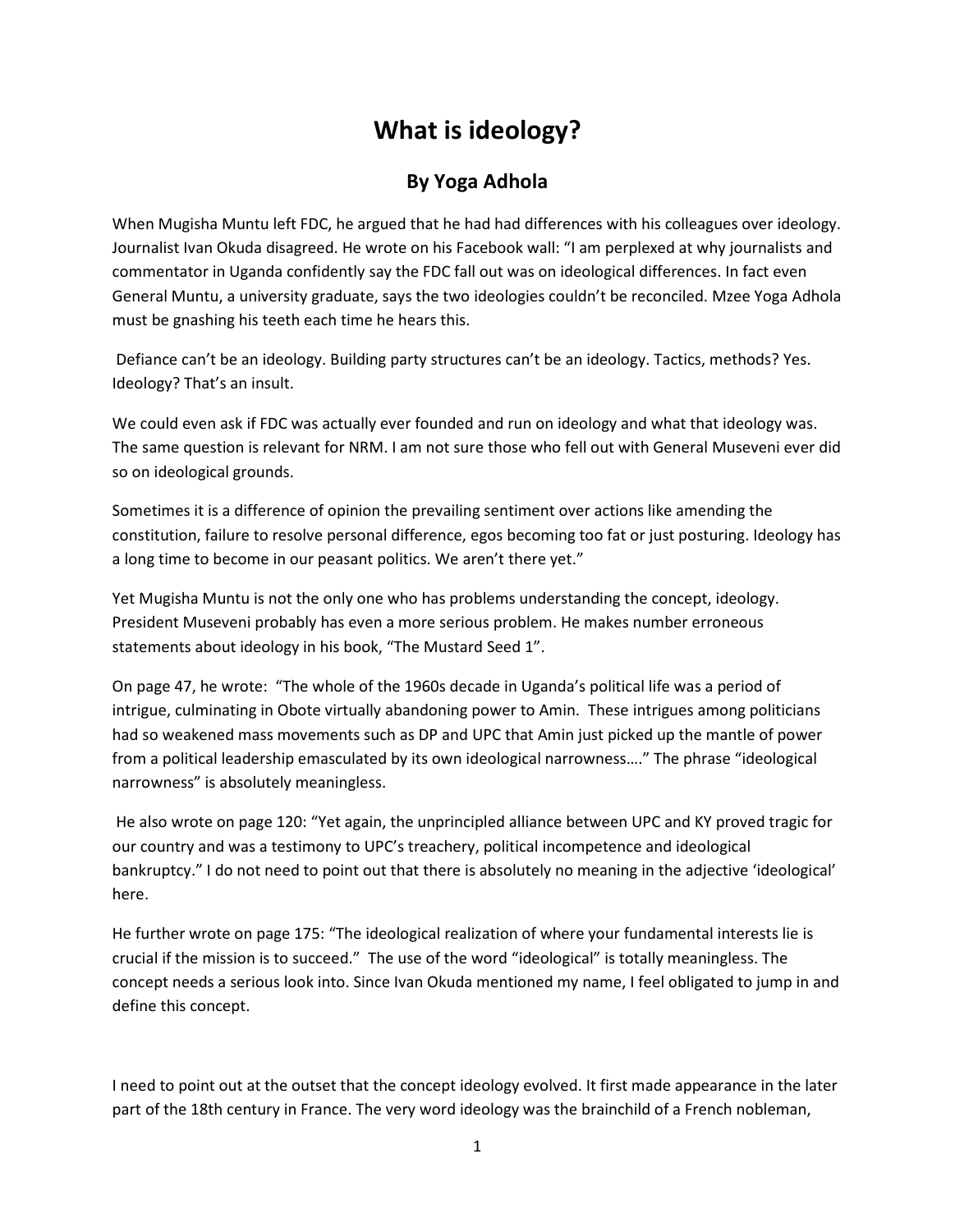Antoine Louis Claude Comte Destutt de Tracy. He was part of a group of French intellectuals who called themselves ideologues.

The group became very critical of Napoleon's imperial policies. To this opposition, Napoleon reacted with very intense hostility. He called them names and labelled them dreamers or people living in illusions.

Thereafter, for over 50 years there was no development on the concept.

A watershed in the development of the concept was reached when Marx and Engels came on the intellectual scene. The two argued in their book, The German Ideology thus:

**"Men are the producers of their conceptions, ideas, etc. - real active men, as they are conditioned by a definite development of their productive forces and of the intercourse corresponding to these, up to its furthest forms. Consciousness can never be anything else than conscious existence, and the existence of men is their actual life process. If in ideology men and their circumstances appear up-side down as in a** *camera obscura,* **this phenomenon arises just as much from their historical life process as the inversion of objects on the retina does from their physical life process."** 

**This complicated argument can be simply translated that it is our common experience which gets reflected in our minds as ideology.** 

**Our own Mamdani has put it thus: "Common conditions (experience) beget a common consciousness and when these are conditions of oppression and exploitation, they beget a consciousness of struggle."** 

Marx and Engels also went on to argue: **"The ideas of the ruling class are in every epoch the ruling ideas, i.e. the class which is the ruling material force of society, is at the same time its ruling intellectual force."** 

**From this statement they go on to conclude that ideology was a false consciousness. They arrived at this because the working class was getting imbued with the ideology of the bourgeoisie and interpreting the world from a bourgeois perspective. And this was giving them a false picture of life.** 

This was to change when Marx and Engels got more mature. The German Ideology was written when Marx and Engels were still developing ideologically. The mature Marx and Engels were to revise this and embrace the view that the dominated classes also have ideologies.

In their maturity, Marx and Engels came to the view that every social class has an ideology. Further, that the ideology is a reflection of the collective experience of the members as a social class. Also, that while the ideology of the bourgeoisie can be false, that of the proletariat is not.

In later time, ideology theorists came to realise that collectives like social identities too can evolve ideologies.

Contrary to this, Museveni views ideology as some sort of left-wing silver bullet or magic wand which can solve all problems. All you need to do is imbue people with it.

Yet nothing could be further from the truth. Ideology arises from the historical experiences a collective goes through. It is that experience which gets reflected in the mind as an ideology.